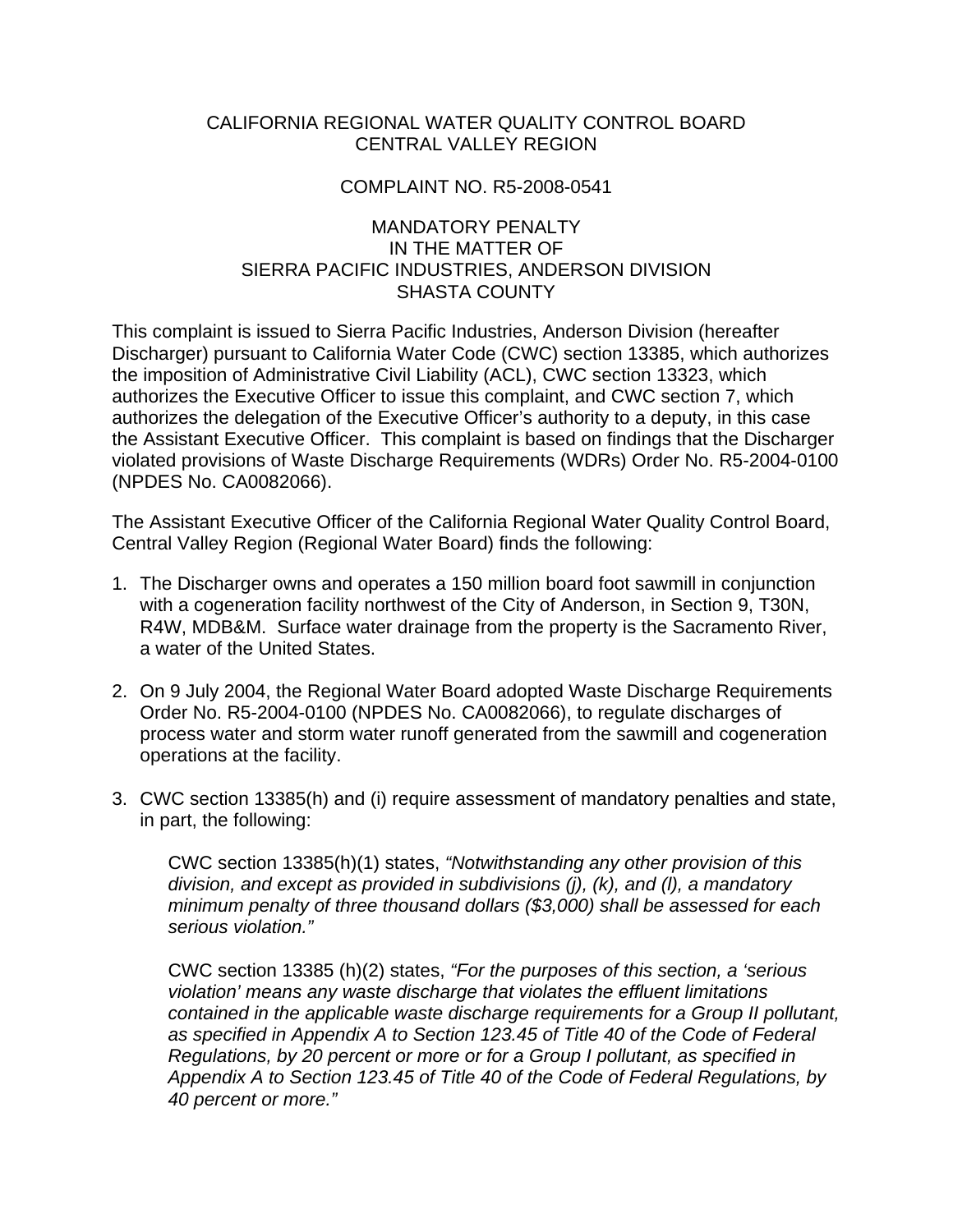CWC section 13385(i)(1) states, *"Notwithstanding any other provision of this division, and except as provided in subdivisions (j), (k), and (l), a mandatory minimum penalty of three thousand dollars (\$3,000) shall be assessed for each violation whenever the person does any of the following four or more times in any period of six consecutive months, except that the requirement to assess the mandatory minimum penalty shall not be applicable to the first three violations:*

- *A) Violates a waste discharge requirement effluent limitation.*
- B) *Fails to file a report pursuant to Section 13260.*
- C) *Files an incomplete report pursuant to Section 13260.*
- D) *Violates a toxicity effluent limitation contained in the applicable waste discharge requirements where the waste discharge requirements do not contain pollutant-specific effluent limitations for toxic pollutants."*
- 4. CWC section 13323 states, in part:

*"Any executive officer of a regional board may issue a complaint to any person on whom administrative civil liability may be imposed pursuant to this article. The complaint shall* allege *the act or failure to act that constitutes a violation of law, the provision authorizing civil liability to be imposed pursuant to this article, and the proposed civil liability."*

5. WDRs Order No. R5-2004-0100 include, in part, the following effluent limitations:

### **B. Effluent Limitations (Discharges 001, 002, and 003)**

1. The discharge of wastewater to the Sacramento River in excess of the following limits is prohibited:

| Constituent                 | Unit | <b>Average Monthly</b><br><b>Effluent Limit (AMEL)</b> | <b>Maximum Daily</b><br><b>Effluent Limit (MDEL)</b> |  |
|-----------------------------|------|--------------------------------------------------------|------------------------------------------------------|--|
| Settleable<br>Solids        | mL/L | 0.1                                                    | 0.2                                                  |  |
| Lead (Total<br>Recoverable) | Ug/L | 11.1                                                   | 34.5                                                 |  |

6. Table 1 details violations reported in the monitoring reports submitted to the Regional Water Board by Sierra Pacific Industries, Anderson Division.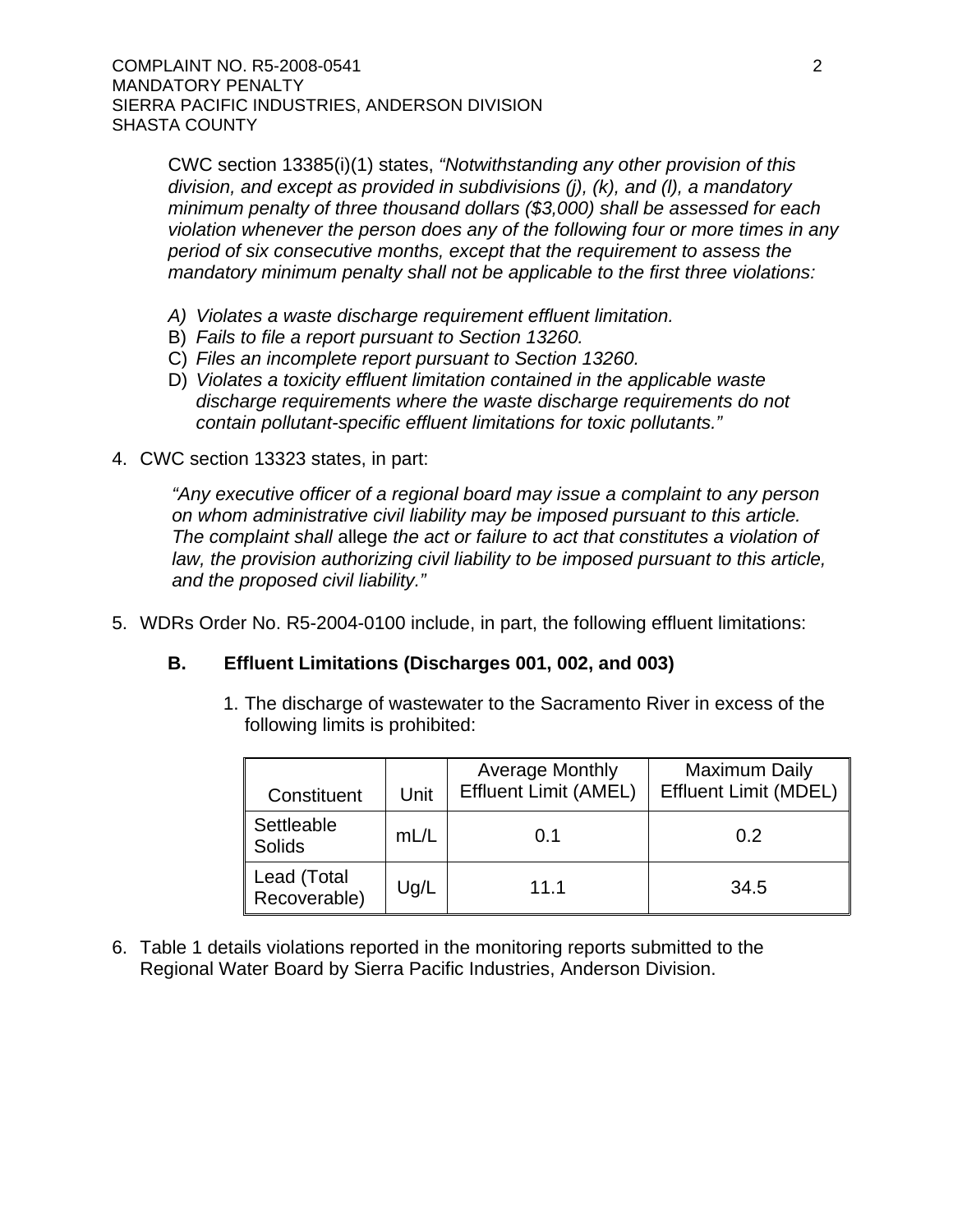#### **Table 1.**

| <b>Exceedence</b> | <b>Discharge</b> | <b>Pollutant</b>            | <b>Pollutant</b> | <b>Effluent</b>             | <b>Analytical</b> | Percentage |
|-------------------|------------------|-----------------------------|------------------|-----------------------------|-------------------|------------|
| <b>Date</b>       | <b>Point</b>     |                             | Group            | Limit                       | <b>Results</b>    | Over       |
| 10/19/2004        | D002             | Settleable<br><b>Solids</b> | Group I          | $0.2$ mL/L<br><b>MDEL</b>   | $1.5$ mL/L        | 650%       |
| 10/31/2004        | D002             | Settleable                  |                  | $0.1$ mL/L                  | $0.8$ mL/L        | 700%       |
|                   |                  | <b>Solids</b>               | Group I          | <b>AMEL</b>                 |                   |            |
| 5/18/2005         | D002             | Settleable<br>Solids        | Group I          | $0.2$ mL/L<br><b>MDEL</b>   | $0.7$ mL/L        | 250%       |
| 5/31/2005         | D002             | Settleable<br><b>Solids</b> | Group I          | $0.1$ mL/L<br><b>AMEL</b>   | $0.35$ mL/L       | 250%       |
| 11/30/2005        | D002             | Settleable<br><b>Solids</b> | Group I          | $0.1$ mL/L<br><b>AMEL</b>   | $0.2$ mL/L        | 100%       |
| 12/1/2005         | D002             | Settleable<br>Solids        | Group I          | $0.2$ mL/L<br><b>MDEL</b>   | $0.3$ mL/L        | 50%        |
| 12/31/2005        | D002             | Settleable<br><b>Solids</b> | Group I          | $0.1$ mL/L<br><b>AMEL</b>   | $0.15$ mL/L       | 50%        |
| 1/14/2006         | D002             | Settleable<br><b>Solids</b> | Group I          | $0.2$ mL/L<br><b>MDEL</b>   | $0.7$ mL/L        | 250%       |
| 1/31/2006         | D002             | Settleable<br><b>Solids</b> | Group I          | $0.1$ mL/L<br><b>AMEL</b>   | $0.7$ mL/L        | 600%       |
| 10/19/2007        | D002             | Settleable<br><b>Solids</b> | Group I          | $0.1$ mL/L<br><b>AMEL</b>   | $0.15$ mL/L       | 50%        |
| 10/19/2004        | D003             | Settleable<br>Solids        | Group I          | $0.2$ mL/L<br><b>MDEL</b>   | $0.7$ ML/L        | 250%       |
| 10/31/2004        | D003             | Settleable<br>Solids        | Group I          | $0.1$ mL/L                  | $0.4$ mL/L        | 400%       |
| 5/5/2005          | D003             | Lead                        | Group II         | 34.5<br>ug/L<br><b>MDEL</b> | 43.7 ug/L         | 27%        |
| 5/31/2005         | D003             | Lead                        | Group II         | 11.1<br>ug/L<br><b>AMEL</b> | 43.7 ug/L         | 293%       |

7. According to monitoring reports submitted by the Discharger, the Discharger committed fourteen violations during the period beginning 9 July 2004 and ending 1 November 2007. Of the fourteen violations, twelve are considered serious violations for settleable solids, a group I pollutant, because they exceeded the permit limit by 40% or more. The two remaining violations were serious violations for total recoverable lead, a group II pollutant, because they exceeded the permit limit by 20% or more. The mandatory minimum penalty for each serious violation is **three thousand dollars (\$3,000).**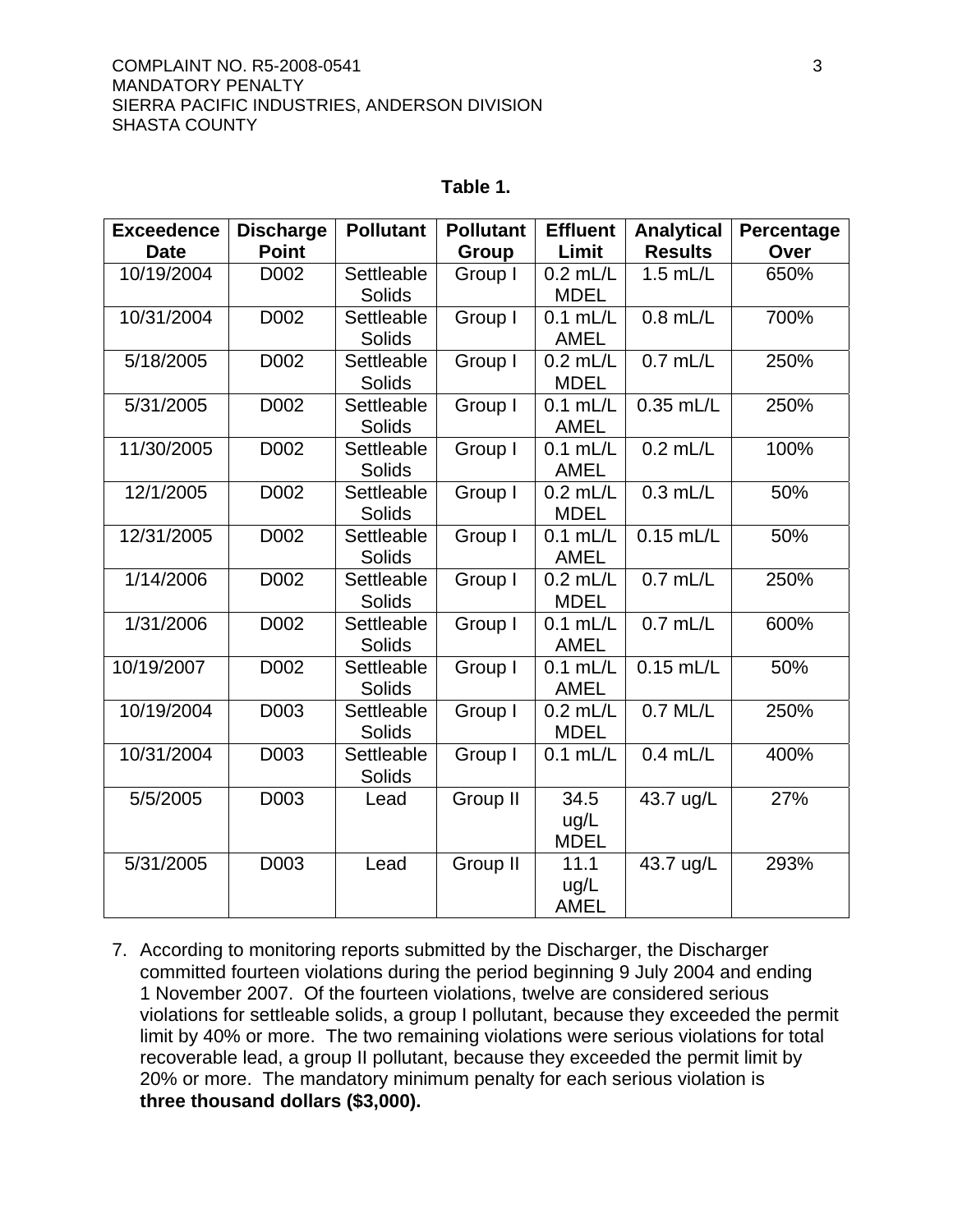- 8. The total amount of the mandatory penalties assessed for the cited effluent violations is **forty-two thousand dollars (\$42,000).**
- 9. Issuance of this Administrative Civil Liability Complaint to enforce CWC Division 7, Chapter 5.5 is exempt from the provisions of the California Environmental Quality Act (Pub. Resources Code § 21000 et seq.), in accordance with California Code of Regulations, title 14, section 15321(a)(2).

# **SIERRA PACIFIC INDUSTRIES, ANDERSON DIVISION IS HEREBY GIVEN NOTICE THAT:**

- 1. The Assistant Executive Officer of the Central Valley Water Board proposes that the Discharger be assessed a Mandatory Penalty in the amount of **forty-two thousand dollars (\$42,000).**
- 2. A hearing on this matter will be held at the Regional Water Board meeting scheduled on **11/12 September 2008**, unless the Discharger agrees to complete the following by **3 July 2008**:
	- a. Waive the hearing by completing the attached form and returning it to the Regional Water Board; and
	- b. Pay the proposed civil liability of **forty-two thousand dollars (\$42,000)** in full.
- 3. If a hearing on this matter is held, the Regional Water Board will consider whether to affirm, reject, or modify the proposed Administrative Civil Liability, or whether to refer the matter to the Attorney General for recovery of judicial civil liability.

 Original signed by JAMES C. PEDRI, Assistant Executive **Officer** 

> 20 June 2008 (date)